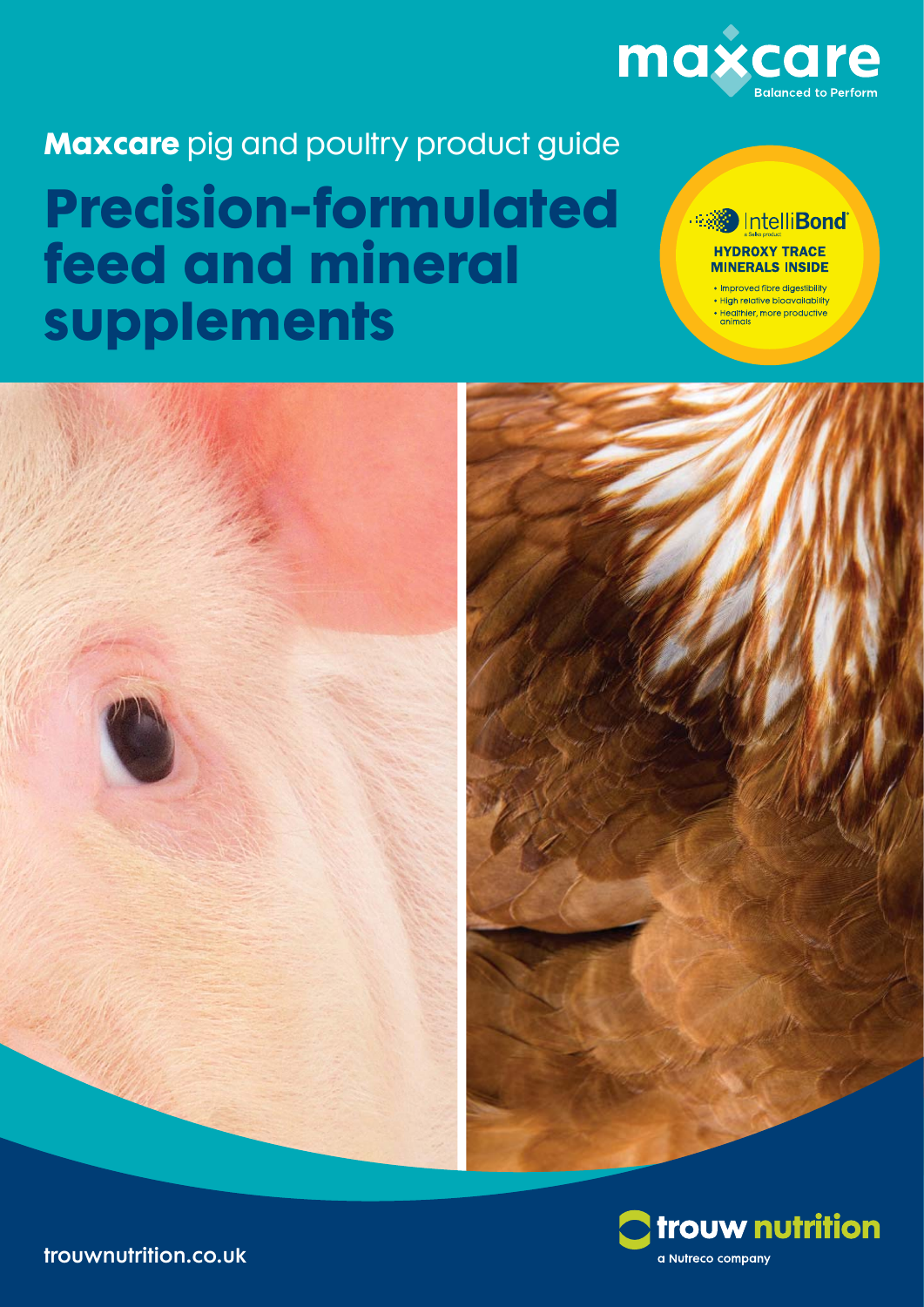# **Maxcare pig and poultry mineral range**

The Maxcare® pig and poultry mineral range has been formulated to meet the requirements of all the stages of pig and poultry production and provides high quality, well-balanced nutritional solutions.

All of these minerals contain Selko® IntelliBond® sources of zinc and copper to ensure increased bioavailability and optimal performance.



### Maxcare Piglet

Suitable for inclusion in piglet feeds up to 8 weeks post weaning to provide a high level of vitamins and trace elements to the piglet at this critical stage in its life. IntelliBond copper is included, which has been shown in trials to give equivalent performance to the previously allowed higher levels of copper. Contains phytase to enhance phosphorus digestibility and performance.

### Maxcare Fattening Pig

Suitable for feeding to pigs from 12 weeks of age until slaughter. Provides the full complement of vitamins and trace elements to ensure optimal growth and performance. Contains phytase to enhance phosphorus digestibility and performance.

#### Maxcare Sow

Suitable for dry and lactating sows and provides the full complement of vitamins including folic acid and biotin. This, combined with optimal levels of trace elements, will help to ensure optimal reproductive performance and efficiency. Contains phytase to enhance phosphorus digestibility and performance.

#### Maxcare All Purpose Pig

Suitable for use in all pig feeds, providing the complete range of vitamins including folic acid and biotin together with optimal levels of trace elements. Contains phytase to enhance phosphorus digestibility and performance.

#### Maxcare Amino Pack 1

A blend of lysine, methionine and threonine to enable easy and convenient addition of these key ingredients to any pig feed.



#### Maxcare Layer Rearing

Suitable for all phases of rearing layer pullets up to 16/17 weeks, supporting the development of a robust, well grown out pullet to ensure a successful laying period. Provides a full complement of vitamins, trace minerals and antioxidants to support animal health and development at this critical stage in its life. Contains a phytase and NSP enzyme to enhance digestibility and feed utilisation. Available with or without amino acids.

#### Maxcare Layer

Suitable for feeding in all laying feed formulations. Provides the full complement of vitamins and trace elements to ensure the requirements of high egg production can be satisfied, helping to optimise performance. Contains natural yellow and citranaxanthin yolk pigments, with an expected yolk score of 12. Contains a phytase and NSP enzyme to enhance digestibility and feed utilisation.

#### Maxcare Broiler Starter

Suitable to feed to chicks up to 3 weeks, providing essential nutrients in the correct ratio to promote development while supporting rapid growth rate. Does not contain a coccidiostat. Contains a phytase and NSP enzyme to enhance digestibility and feed utilisation.

#### Maxcare Broiler Grower / Finisher

Suitable for feeding to broilers from 3 weeks of age until slaughter. Provides the full complement of vitamins and trace elements to ensure optimal growth and performance. Does not contain a coccidiostat. Contains a phytase and NSP enzyme to enhance digestibility and feed utilisation.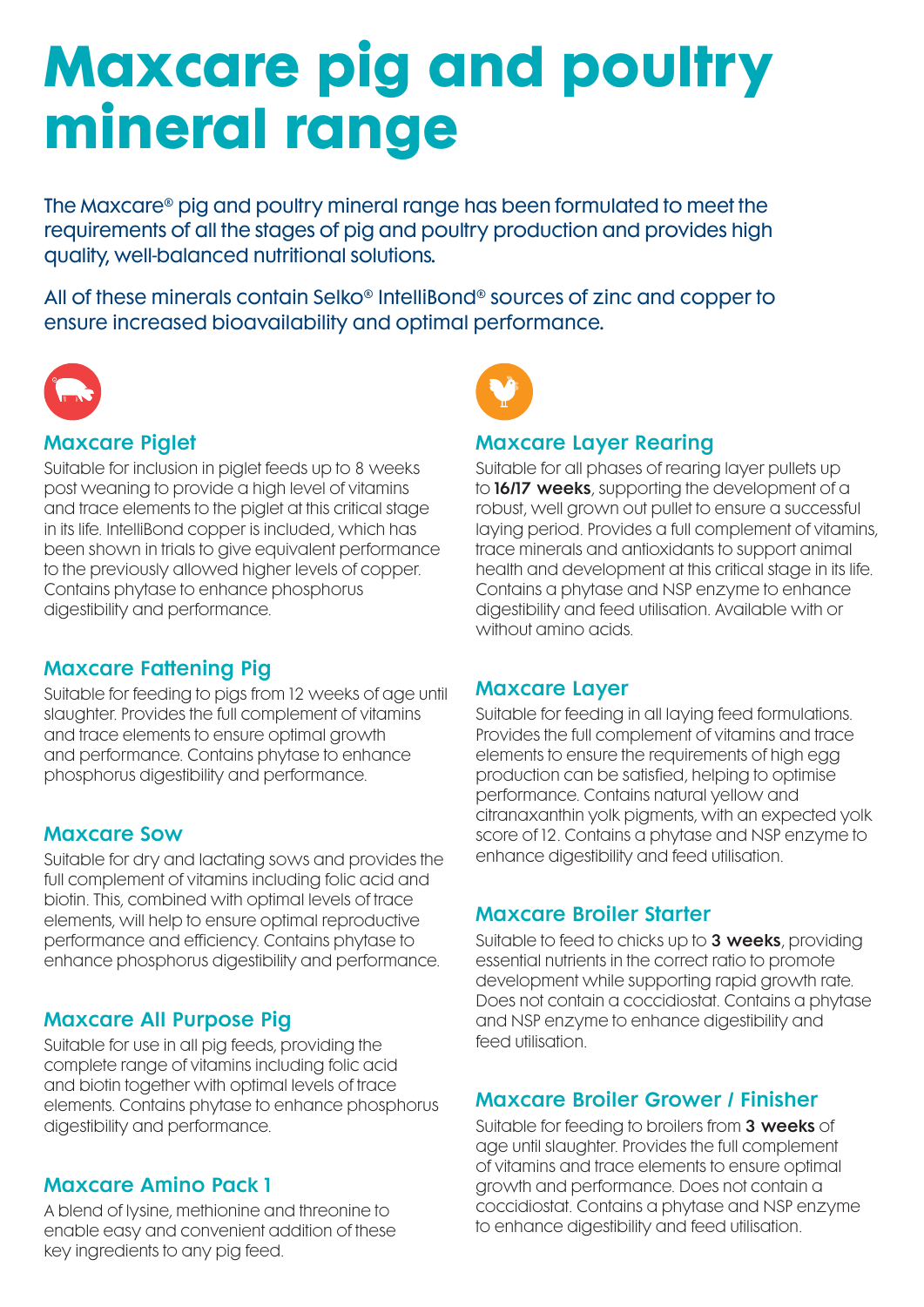# **Maxcare pig and poultry product specifications**

| maxcare<br><b>Balanced to Perform</b>              |        | <b>Piglet</b>                                    | Fattening<br>Pig         | Sow                      | All<br><b>Purpose</b><br>Pig | Layer<br><b>Rearing</b> | Layer          | <b>Broiler</b><br><b>Starter</b> | <b>Broiler</b><br>Grower /<br><b>Finisher</b> |
|----------------------------------------------------|--------|--------------------------------------------------|--------------------------|--------------------------|------------------------------|-------------------------|----------------|----------------------------------|-----------------------------------------------|
| <b>Product code</b>                                |        | 12255945                                         | 12255965                 | 12255975                 | 12256005                     | 12992665                | 13159675       | 11443285                         | 11443275                                      |
| Provides the following levels in the finished feed |        |                                                  |                          |                          |                              |                         |                |                                  |                                               |
| Vitamin A                                          | IU/kg  | 10,000                                           | 6,500                    | 10,000                   | 6,500                        | 10,000                  | 8,000          | 12,500                           | 10,000                                        |
| Vitamin D3                                         | IU/kg  | 2,000                                            | 1,500                    | 2,000                    | 2,000                        | 2,500                   | 3,000          | 5,000                            | 3,000                                         |
| Vitamin E                                          | IU/kg  | 50                                               | 40                       | 40                       | 40                           | 15                      | 10             | 25                               | 25                                            |
| Vitamin E equivalent:<br>Selko AO-Mix*             | mg/kg  | 50                                               | 20                       | 35                       | 35                           | 5                       | 5              | 50                               | 25                                            |
| Menadione                                          | mg/kg  | 0.5                                              | 0.5                      | $\mathbf{1}$             | $\mathbf{1}$                 | 2.5                     | $\overline{2}$ | $\overline{4}$                   | 3                                             |
| Vitamin B1                                         | mg/kg  | $\overline{2}$                                   | $\overline{2}$           | $\mathbf{1}$             | $\mathbf{1}$                 | 15                      | $\overline{2}$ | $\overline{4}$                   | $\overline{2}$                                |
| Vitamin B2                                         | mg/kg  | $\overline{4}$                                   | 2                        | $\overline{4}$           | $\overline{4}$               | 5                       | $\overline{4}$ | 9                                | 7                                             |
| Vitamin B6                                         | mg/kg  | $\overline{2}$                                   | $\mathbf{2}$             | $\overline{\phantom{a}}$ | $\overline{1}$               | $\mathbf{2}$            | $\overline{4}$ | 5                                | 5                                             |
| Nicotinic Acid                                     | mg/kg  | 25                                               | 25                       | 25                       | 25                           | 30                      | 30             | 60                               | 40                                            |
| Calcium Pantothenate                               | mg/kg  | 15                                               | 10                       | 15                       | 15                           | 10                      | 10             | 15                               | 10                                            |
| <b>Biotin</b>                                      | mcg/kg |                                                  |                          | 200                      | 200                          | 50                      |                | 200                              | 80                                            |
| <b>Folic Acid</b>                                  | mg/kg  | $\overline{\phantom{a}}$                         | $\overline{\phantom{a}}$ | 3                        | $\mathbf{2}$                 | 0.5                     | 0.5            | $\mathbf{1}$                     | $\mathbf{1}$                                  |
| Vitamin B12                                        | mcg/kg | 20                                               | 20                       | 25                       | 25                           | 20                      | 25             | 25                               | 25                                            |
| Choline Chloride /<br><b>Betaine</b>               | mg/kg  | $\overline{\phantom{a}}$                         | $\overline{\phantom{a}}$ | $\overline{\phantom{a}}$ | $\overline{a}$               | 300                     | 150            | 150                              | 100                                           |
| Copper                                             | mg/kg  | 90                                               | 15                       | 15                       | 15                           | 10                      | 10             | 15                               | 15                                            |
| Iron                                               | mg/kg  | 80                                               | 80                       | 80                       | 80                           | 40                      | 40             | 60                               | 60                                            |
| Iodine                                             | mg/kg  | $\overline{1}$                                   | 1                        | $\mathbf{1}$             | 1                            | $\mathbf{1}$            | 1.25           | $\overline{2}$                   | $\overline{2}$                                |
| Manganese                                          | mg/kg  | 40                                               | 35                       | 40                       | 35                           | 62                      | 100            | 100                              | 80                                            |
| Zinc                                               | mg/kg  | 100                                              | 80                       | 100                      | 80                           | 50                      | 62.5           | 80                               | 60                                            |
| Selenium                                           | mg/kg  | 0.3                                              | 0.3                      | 0.3                      | 0.3                          | 0.25                    | 0.3            | 0.25                             | 0.25                                          |
| Phytase                                            |        | $\checkmark$                                     | $\checkmark$             | $\checkmark$             | $\checkmark$                 | $\checkmark$            | $\checkmark$   | $\checkmark$                     | $\checkmark$                                  |
| Lysine HCL                                         | g/kg   |                                                  |                          |                          |                              | $2.5\,$                 | 1.5            | $\mathsf 3$                      | 2.4                                           |
| dl-Methionine                                      | g/kg   |                                                  |                          |                          |                              | 1.5                     | 2.3            | 2.5                              | 2.0                                           |
| I-Threonine                                        | g/kg   |                                                  | $\overline{\phantom{a}}$ | $\overline{\phantom{a}}$ | $\qquad \qquad -$            | 0.5                     | 0.5            | 0.6                              | 0.4                                           |
| L-Valine                                           | g/kg   | $\overline{\phantom{a}}$                         | $\overline{\phantom{a}}$ | $\overline{\phantom{a}}$ | $\overline{\phantom{a}}$     | $\bigcirc$              | $\bigcirc$     | 0.05                             | $\bigcirc$                                    |
| Levels as % of mineral                             |        |                                                  |                          |                          |                              |                         |                |                                  |                                               |
| Salt                                               | $\%$   | 17.3                                             | 17.3                     | 15.3                     | 15.3                         | 7.2                     | 10             | 8.4                              | 7.6                                           |
| Sodium Bicarbonate                                 | $\%$   |                                                  | $\sim$                   | $\sim$                   | $\sim$                       | $\,8\,$                 | $8.8\,$        | 8.0                              | $8.0\,$                                       |
| Sodium                                             | $\%$   | 6.8                                              | 6.8                      | $6.0$                    | 6.0                          | 5.022                   | 6.344          | 5.494                            | 5.18                                          |
| Calcium                                            | $\%$   | 29.3                                             | 28.7                     | 30.0                     | 30.3                         | 20.1                    | 18.762         | 12.788                           | 19.343                                        |
| Phosphorus                                         | %      | 2.0                                              | 3.6                      | 2.4                      | 2.0                          | 3.632                   | 4.54           | 8.173                            | 4.268                                         |
| Inclusion rate                                     |        | 25kg/mt of feed                                  |                          |                          |                              |                         |                |                                  |                                               |
| Includes:                                          |        | All products include <b>Selko</b><br>IntelliBond |                          |                          |                              |                         |                |                                  |                                               |

\* Selko AO-Mix is a vitamin E equivalent that contains a blend of natural polyphenols with a high and broad spectrum anti-oxidant capacity designed to maximise anti-oxidant status to support fertility, vitality and the immune system.